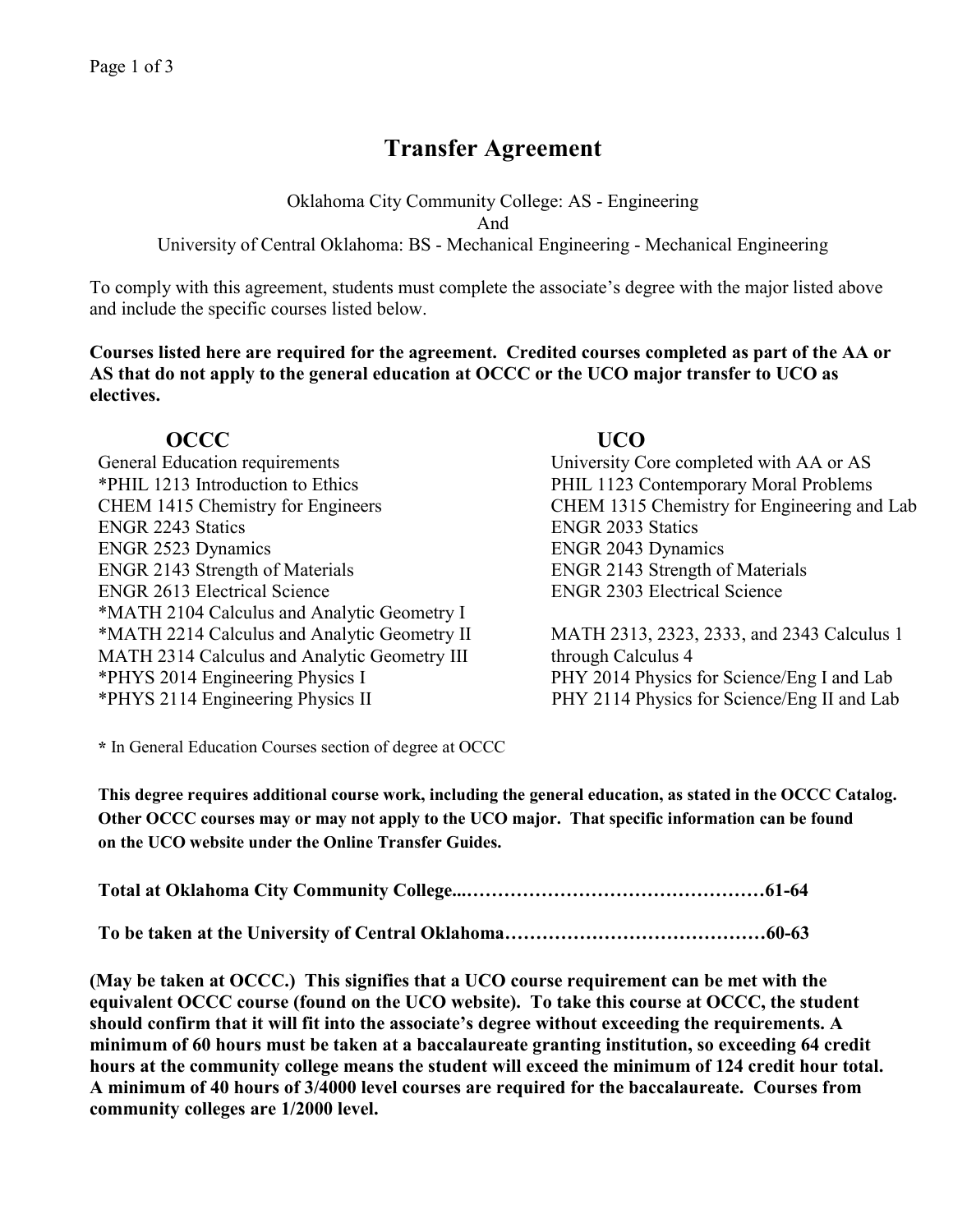|--|--|

ECON 1103 Introduction to Economics **(May be taken at OCCC.)** Global Protocol and Diversity (or Foreign Language) **(May be taken at OCCC.)**

*Successful completion of the courses listed in the above table satisfies the requirement for the following Support Courses.*

 \*MATH 1533 Algebra for STEM AND **(May be taken at OCCC.)** Plane Trigonometry **(May be taken at OCCC.)** One year of high school physics OR

PHY 1003 Introduction to Physics (**May be taken at OCCC.)**

### **Mechanical Engineering………….57**

| Required courses:            |      |                                               |  |
|------------------------------|------|-----------------------------------------------|--|
| <b>PHY</b>                   |      | 3883 Mathematical Physics I                   |  |
|                              |      |                                               |  |
| Required courses:            |      |                                               |  |
| <b>ENGR</b>                  | 1112 | Introduction to Engineering and Laboratory    |  |
| ENGR                         | 1213 | Engineering and Computing and Laboratory      |  |
| ENGR 2151                    |      | Strength of Materials Lab                     |  |
| ENGR 2311                    |      | <b>Electrical Science Laboratory</b>          |  |
| ENGR 3203                    |      | Thermodynamics                                |  |
| ENGR 3211                    |      | Thermal Engineering Laboratory                |  |
| ENGR 3303                    |      | <b>Engineering Probability and Statistics</b> |  |
| #ENGR                        | 3323 | Signals and Systems                           |  |
| <b>ENGR</b>                  | 3331 | Signals and Systems Laboratory                |  |
| #ENGR                        | 3363 | Mechanical Engineering Design                 |  |
| #ENGR                        | 3413 | Materials Science                             |  |
| #ENGR                        | 3443 | <b>Fluid Mechanics</b>                        |  |
| #ENGR                        | 3451 | Fluid Mechanics Lab                           |  |
| ENGR 3703                    |      | Computational Methods in Engineering          |  |
| #*ENGR                       | 4123 | <b>Heat Transfer</b>                          |  |
| #ENGR                        | 4141 | <b>Heat Transfer Lab</b>                      |  |
| #*ENGR 4533                  |      | Thermal Systems Design                        |  |
| #*ENGR 4803                  |      | Mechatronics & Laboratory                     |  |
| #ENGR 4882                   |      | Senior Engineering Design I                   |  |
| #ENGR                        | 4892 | Senior Engineering Design II                  |  |
|                              |      |                                               |  |
| Required course:             |      |                                               |  |
| <b>MATH 3103</b>             |      | <b>Differential Equations</b>                 |  |
|                              |      |                                               |  |
| Selected from the following: |      |                                               |  |
| <b>ENGR</b>                  | 3153 | Machine Dynamics                              |  |
| <b>ENGR</b>                  | 3223 | Digital Logic Design and Laboratory           |  |
| ENGR                         | 3803 | <b>Electrical Power Systems</b>               |  |
| ENGR 4103                    |      | Finite Element Analysis                       |  |
| ENGR 4153                    |      | Vibration                                     |  |
| ENGR 4203                    |      | Refrigeration and Air Conditioning            |  |
| ENGR 4303                    |      | <b>Control Systems</b>                        |  |
| ENGR                         | 4313 | <b>Fluid Dynamics</b>                         |  |
| BME                          | 4343 | <b>Biomechanics</b>                           |  |
| PHY                          | 4163 | <b>Analytical Mechanics</b>                   |  |

\*Students in the Accelerated BS/MS program in Engineering Physics must enroll in the graduate level versions of this course.

# Admission into Engineering and Physics Upper Division is required.